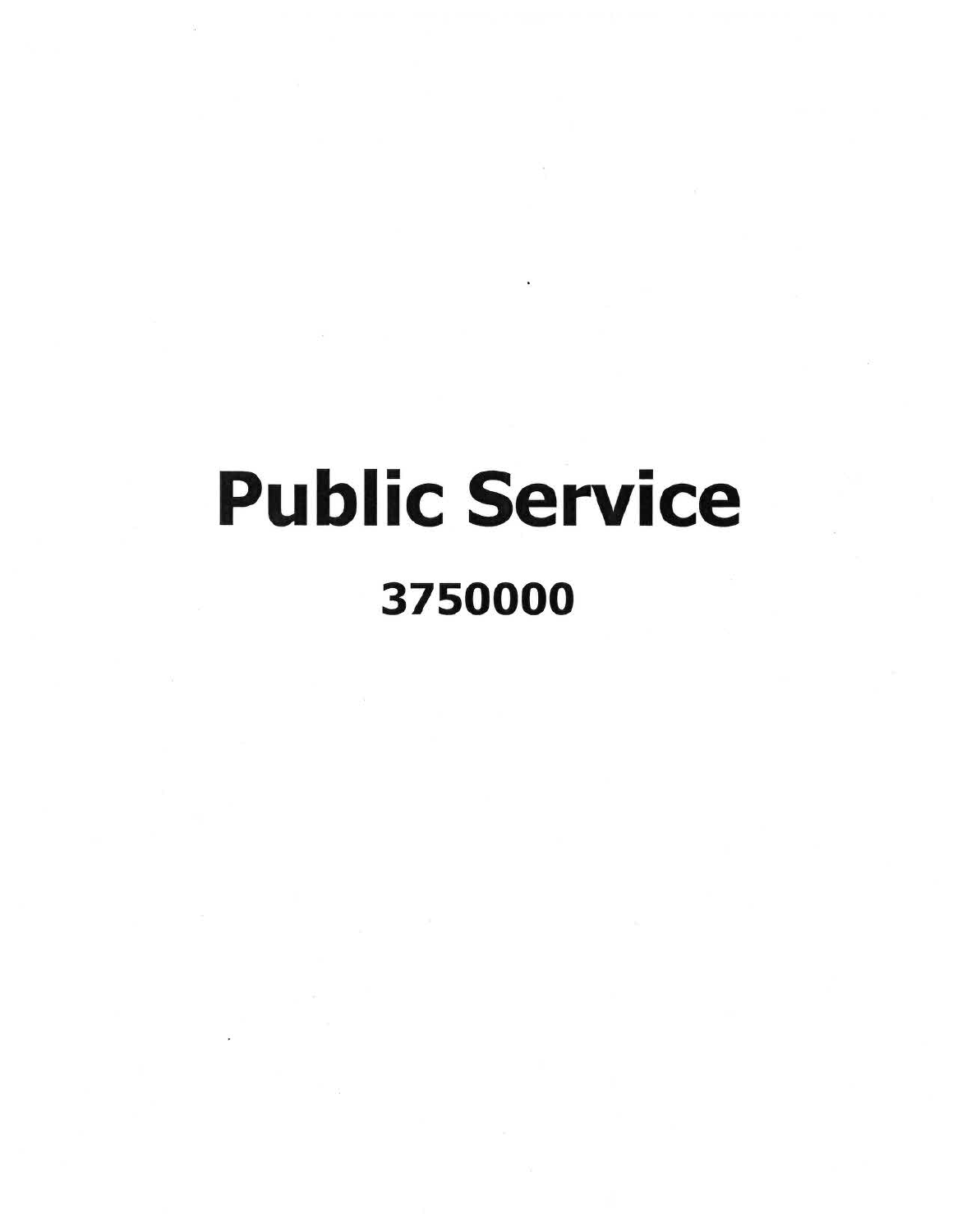#### **FORM B**

## New York State Consultant Services **Contractor's Annual Employment Report**

Report Period: April 1, 2016 to March 31, 2017

| Contracting State Agency Name: Department of Public Service              |                                       |                                                |                                                    |
|--------------------------------------------------------------------------|---------------------------------------|------------------------------------------------|----------------------------------------------------|
| Contract Number: C151601                                                 |                                       | <b>Agency Business Unit:</b>                   |                                                    |
| Contract Term: 8/1/2015 to 7/31/2017                                     |                                       | Agency Department ID: 3 75000                  |                                                    |
| Contractor Name: Spiegel & McDiarmid LLP                                 |                                       |                                                |                                                    |
| Contractor Address: 1875 Eye Street, NW, Suite 700, Washington, DC 20006 |                                       |                                                |                                                    |
| Description of Services Being Provided: Legal Services                   |                                       |                                                |                                                    |
|                                                                          |                                       |                                                |                                                    |
|                                                                          |                                       |                                                |                                                    |
| Scope of Contract (Choose one that best fits):                           |                                       |                                                |                                                    |
| $\Box$ Analysis<br>$\Box$ Evaluation                                     | Research<br>$\Box$ Training           |                                                |                                                    |
| Data Processing                                                          |                                       | □ Computer Programming ○ ○ Other IT consulting |                                                    |
| $\Box$ Engineering<br><b>Architect Services</b>                          | $\Box$ Surveying                      | Environmental Services                         |                                                    |
| <b>Health Services</b><br>Mental Health Services                         |                                       |                                                |                                                    |
| Accounting<br>Auditing                                                   | $\boxtimes$ Legal<br>$\Box$ Paralegal | <b>Other Consulting</b>                        |                                                    |
| <b>Employment Category</b>                                               | Number of<br><b>Employees</b>         | Number of<br><b>Hours Worked</b>               | <b>Amount Payable</b><br><b>Under the Contract</b> |
| Professionals                                                            | 9.00                                  | 1,976.75                                       | \$706,450.00                                       |
| <b>Administrative Support Workers</b>                                    | 5.00                                  | 91.25                                          | \$11,441.25                                        |
|                                                                          | 0.00                                  | 0.00                                           | \$0.00                                             |
|                                                                          | 0.00                                  | 0.00                                           | \$0.00                                             |
|                                                                          | 0.00                                  | 0.00                                           | \$0.00                                             |
|                                                                          | 0.00                                  | 0.00                                           | \$0.00                                             |
|                                                                          | 0.00                                  | 0.00                                           | \$0.00                                             |
|                                                                          | 0.00                                  | 0.00                                           | \$0.00                                             |
|                                                                          | 0.00                                  | 0.00                                           | \$0.00                                             |
|                                                                          | 0.00                                  | 0.00                                           | \$0.00                                             |
|                                                                          | 0.00                                  | 0.00                                           | \$0.00                                             |
|                                                                          | 0.00                                  | 0.00                                           | \$0.00                                             |
|                                                                          | 0.00                                  | 0.00                                           | \$0.00                                             |
| <b>Total this Page</b>                                                   | 14.00                                 | 2,068.00                                       | \$717,891.25                                       |
| <b>Grand Total</b>                                                       | 14.00                                 | 2,068.00                                       | \$717,891.25                                       |

Name of person who prepared this report: Theodore Longsworth

Title: Controller

Preparer's Signature:  $\frac{4}{5}$ 

Date Prepared: *5/9/2017*

Phone #: 202-879-4000

(Use additional pages, if necessary) example 2 and the Page 1 of 1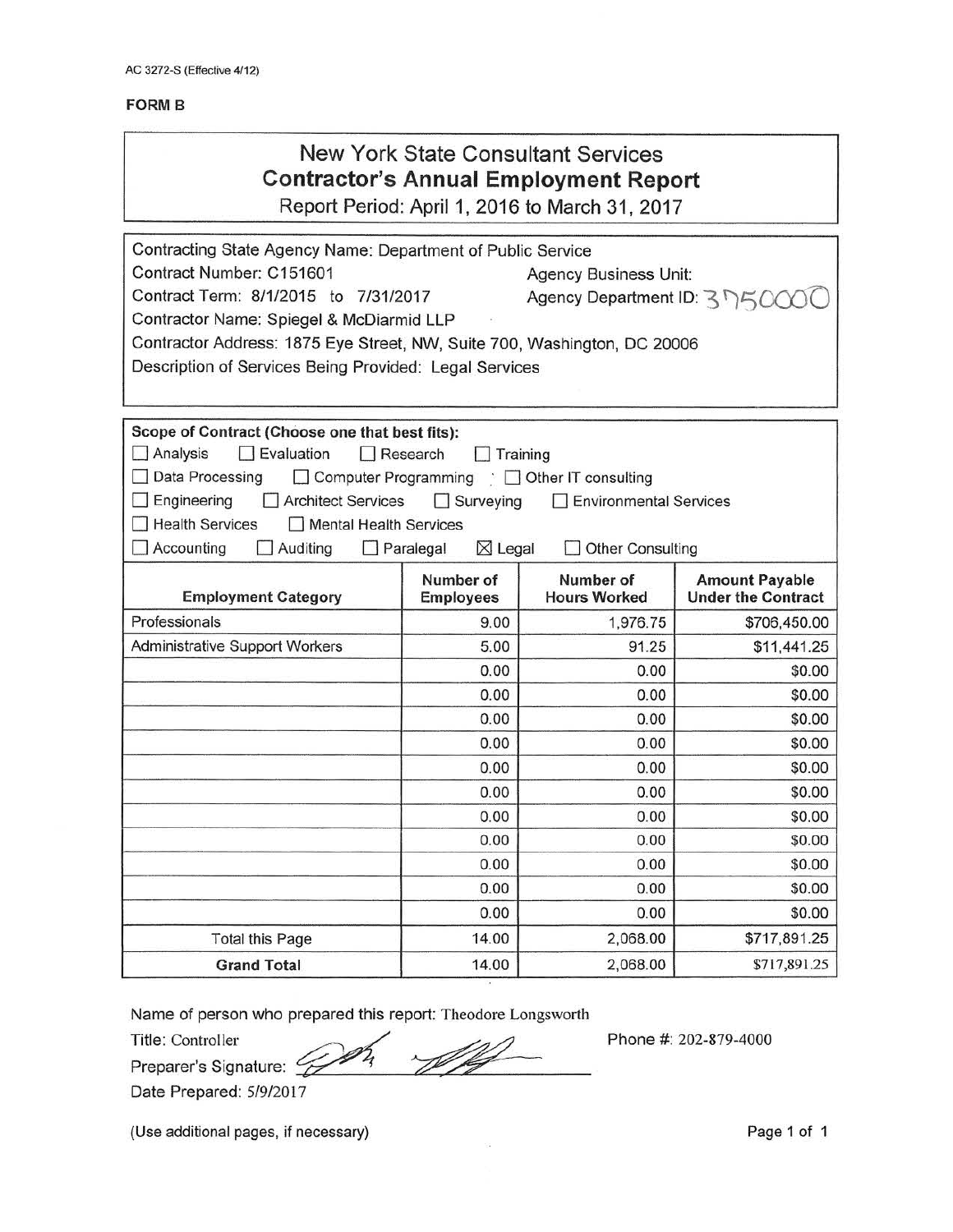#### New York State Consultant Services **Contractor's Annual Employment Report** Report Period: April 1, 2016 to March 31, 2017

| Contracting State Agency Name: NYS Office of General Services/<br><b>NYS Department of Public Service</b> |                               |                                  |                                                    |
|-----------------------------------------------------------------------------------------------------------|-------------------------------|----------------------------------|----------------------------------------------------|
| Contract Number: PH65775                                                                                  |                               | <b>Agency Business Unit:</b>     |                                                    |
| Contract Term: 11/1/2012 to 10/31/2017                                                                    |                               | Agency Department ID:            | 3750000                                            |
| Contractor Name: NTT DATA, Inc.                                                                           |                               |                                  |                                                    |
| Contractor Address: 18 Corporate Woods Blvd., Albany,                                                     |                               |                                  |                                                    |
| NY 12211<br>Description of Services Being Provided: Consulting Services                                   |                               |                                  |                                                    |
|                                                                                                           |                               |                                  |                                                    |
|                                                                                                           |                               |                                  |                                                    |
| Scope of Contract (Choose one that best fits):                                                            |                               |                                  |                                                    |
| Analysis<br>Evaluation                                                                                    | Research                      | Training                         |                                                    |
| Data Processing<br><b>Computer Programming</b><br>$\boxtimes$ Other IT consulting                         |                               |                                  |                                                    |
| Engineering<br><b>Architect Services</b>                                                                  | Surveying                     |                                  | <b>Environmental Services</b>                      |
| <b>Health Services</b>                                                                                    | <b>Mental Health Services</b> |                                  |                                                    |
| Accounting<br>Auditing                                                                                    | Paralegal                     | Legal                            | <b>Other Consulting</b>                            |
|                                                                                                           |                               |                                  |                                                    |
| <b>Employment Category</b>                                                                                | Number of<br><b>Employees</b> | Number of<br><b>Hours Worked</b> | <b>Amount Payable</b><br><b>Under the Contract</b> |
| Software Developers, Applications                                                                         | 1                             | 749                              | \$54,954.13                                        |
|                                                                                                           |                               |                                  |                                                    |
|                                                                                                           |                               |                                  |                                                    |
|                                                                                                           |                               |                                  |                                                    |
|                                                                                                           |                               |                                  |                                                    |
|                                                                                                           |                               |                                  |                                                    |
|                                                                                                           |                               |                                  |                                                    |
|                                                                                                           |                               |                                  |                                                    |
|                                                                                                           |                               |                                  |                                                    |
|                                                                                                           |                               |                                  |                                                    |
|                                                                                                           |                               |                                  |                                                    |
| Total this page                                                                                           | 1                             | 749                              | \$54,954.13                                        |
| <b>Grand Total</b>                                                                                        | 1                             | 749                              | \$54,954.13                                        |

Name of person who prepared this report: Carol Fitzgerald

Title: Delivery Director

Preparer's Signature: Carol Fitzgerald

Date Prepared: *5/4/2017*

(Use additional pages, if necessary)

Phone #: 518-815-2057

Page 1 of 1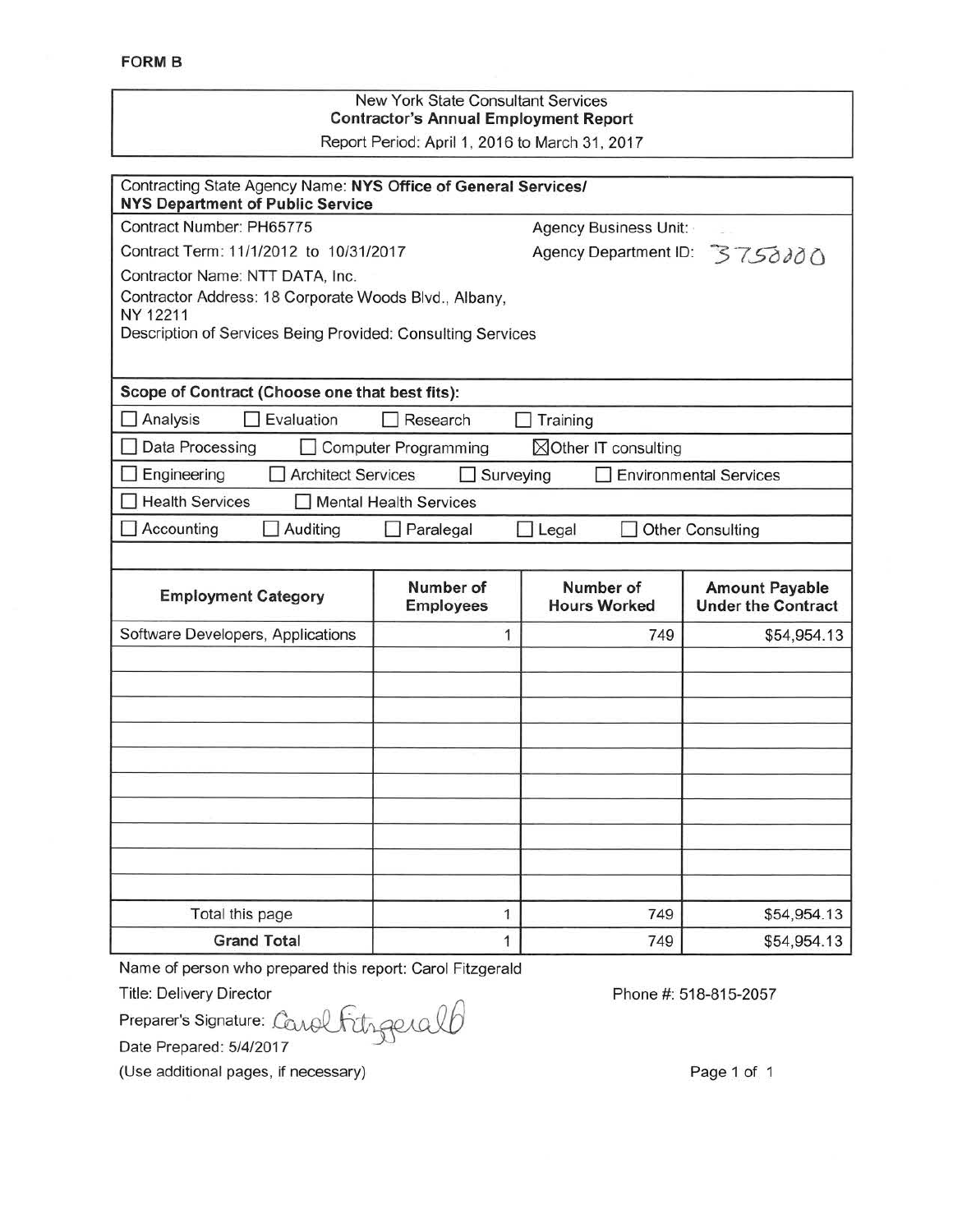$\alpha$ 

FORM B OSC Use Only: Reporting Code: Category Code:

### State Consultant Services Contractor's Annual Employment Report

Report Period: April 1, 2016 to March 31, 2017

| Contracting State Agency Name: ITS/Department of Public Service       | Agency Code: 3750000 |  |
|-----------------------------------------------------------------------|----------------------|--|
| Contract Number: PH65780                                              |                      |  |
| Contract Term: to                                                     |                      |  |
| Contractor Name: MVP Consulting Plus, Inc.                            |                      |  |
| Contractor Address: 435 New Karner Road Albany, NY 12205              |                      |  |
| Description of Services Being Provided: Computer Consulting (Various) |                      |  |
|                                                                       |                      |  |

| Scope of Contract (Choose one that best fits):<br>Analysis Evaluation Research Training<br>Data Processing $\Box$<br>Engineering   Architect Services   Surveying  <br>Health Services <sub>[1]</sub><br>Mental Health Services [<br>Accounting $\square$ | Computer Programming $\Box$ Other IT consulting X<br>Auditing Paralegal Legal | Environmental Services<br>Other Consulting $\square$ |                                      |
|-----------------------------------------------------------------------------------------------------------------------------------------------------------------------------------------------------------------------------------------------------------|-------------------------------------------------------------------------------|------------------------------------------------------|--------------------------------------|
| <b>Employment Category</b>                                                                                                                                                                                                                                | Number of Employees                                                           | Number of Hours Worked                               | Amount Payable Under<br>the Contract |
| 15-1131.00                                                                                                                                                                                                                                                |                                                                               | 675                                                  | \$49,659.75                          |
|                                                                                                                                                                                                                                                           |                                                                               |                                                      |                                      |
| Total this page                                                                                                                                                                                                                                           |                                                                               |                                                      |                                      |
| <b>Grand Total</b>                                                                                                                                                                                                                                        |                                                                               | 675                                                  | \$49,659.75                          |

| Name of person who prepared this report: Ilakumari N. Patel |                       |  |
|-------------------------------------------------------------|-----------------------|--|
| Preparer's Signature: EN Pater                              |                       |  |
| Title: CEO/CFO                                              | Phone #: 518-218-1700 |  |
| Date Prepared: 4/20/17                                      |                       |  |
|                                                             |                       |  |

Use additional pages if necessary) example 2 and 2 and 2 and 2 and 2 and 2 and 2 and 2 and 2 and 2 and 2 and 2 and 2 and 2 and 2 and 2 and 2 and 2 and 2 and 2 and 2 and 2 and 2 and 2 and 2 and 2 and 2 and 2 and 2 and 2 and